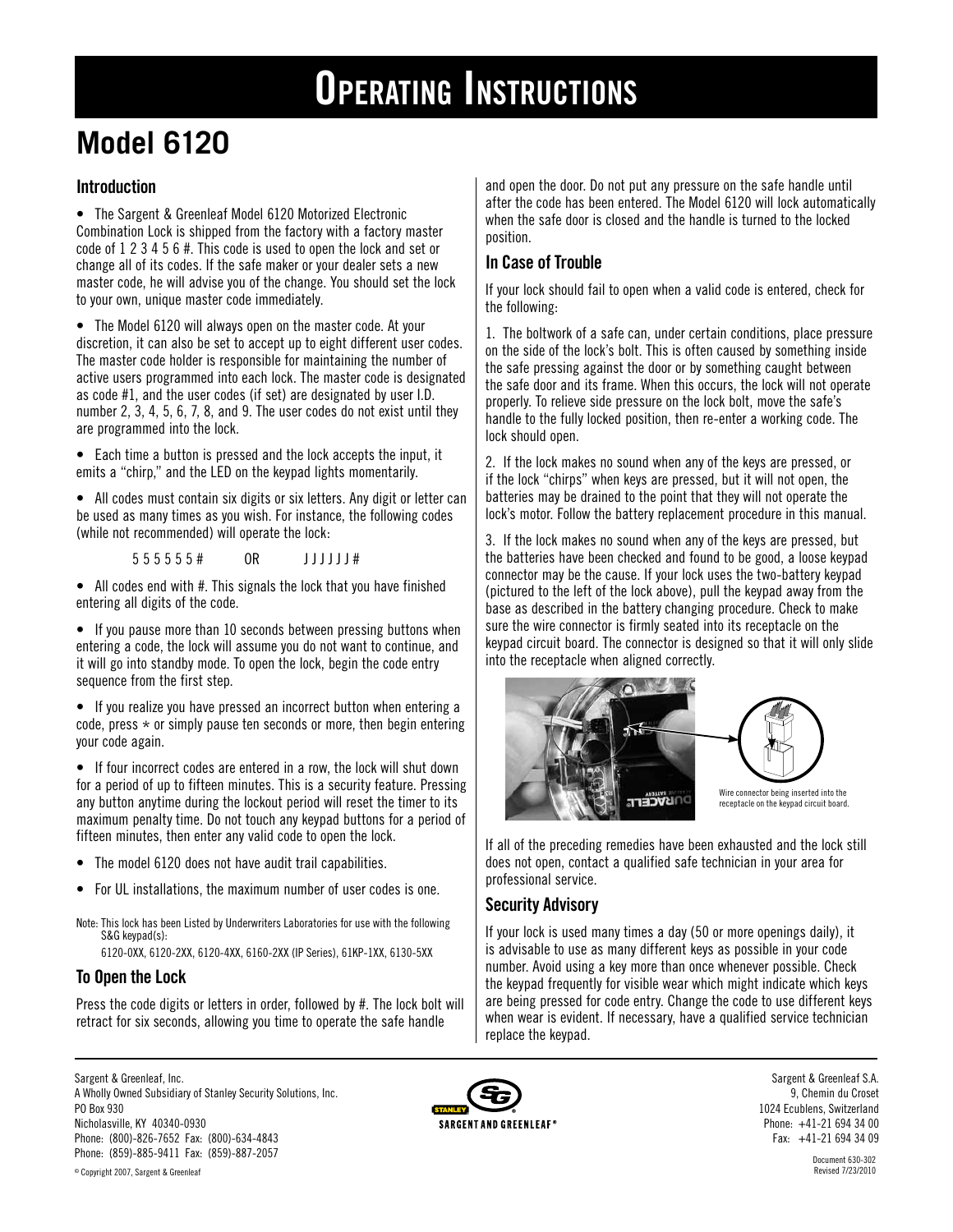# **About Changing Codes**

All code changing procedures begin by pressing  $SG^*($ the same as 7 4  $*)$ , followed by the existing six-digit master code and #. The lock immediately chirps five times (eeeee).If the lock emits a series of closely spaced chirps (almost a continuous tone) you have made a mistake and must start again. Always keep the safe door open when making programming changes.

#### **To Change the Master Code (code #1)**

 $\text{Press SG} \times (\_\_\_\_\_\_\_\) \ \# \ \text{MMD} \ 1 \times (\_\_\_\_\_\_\) \ \# \ \text{MD} (\_\_\_\_\_\\) \ \# \ \text{DD}$ 

Whenever # is pressed, the lock chirps to acknowledge the entry. Wait for the chirps before proceeding. If a long series of closely spaced chirps (almost a continuous tone) sounds when # is pressed, the new master code will not be accepted—the old code is retained.

Note: It is very important to remember your master code. If it is lost, the manufacturer of your safe may be able to help you reset the lock. S&G does not retain any lock codes

#### **To Enter or Change a User Code (codes #2—#9)**

 $\text{Press SG} \times (\underbrace{\hspace{2cm}}_{(74)} \underbrace{\hspace{2cm}}_{\text{master code}}) \text{ # } \text{JMD} \text{)} \text{ (user I.D.)} \times (\underbrace{\hspace{2cm}}_{\text{new user code}}) \text{ # } \text{MD} \text{ } (\underbrace{\hspace{2cm}}_{\text{new user code}}) \text{ # } \text{DD} \text{ }$ 

Whenever # is pressed, the lock chirps to acknowledge the entry. Wait for the chirps before proceeding. If a long series of closely spaced chirps (almost a continuous tone) sounds when # is pressed, the new code will not be accepted. Any existing user code remains.

For instance, if you want to enable the #2 user code (the first user code) to open the lock with a code of 4 4 6 6 3 3, you will use the following procedure.

Press SG\* (\_\_\_\_\_\_) #  $\rho \rho \rho \to 446633# \rho \rho \to 446633# \rho \rho$ (74) master code

This same procedure would change any existing #2 user code to 4-4-6-6-3-3.

#### **To Delete a User Code**

You may find that a particular user code which you have enabled is no longer needed. It is a good security policy to remove any unneeded codes. To do so, follow this procedure.

Press  $SG*$  (\_\_\_\_\_\_) #  $MDD$  (user I.D. 2 through 9)  $*$  #  $DD$  #  $DD$ (74) master code

Whenever # is pressed, the lock chirps to acknowledge the entry. Wait for the chirps before proceeding. If a long series of closely spaced chirps (almost a continuous tone) sounds when # is pressed, the user code will not be deleted.

The 6120 lock will not allow you to inadvertently delete the master code.

#### **To Use the Time Delay**

The Sargent & Greenleaf Model 6120 Electronic Combination Lock has a built in time delay feature that you can turn on and off by following the programming steps on this page. The time delay can be set anywhere from 0 to 9 minutes. When the time delay feature is enabled, your lock will function as follows:

After you enter a valid opening code, the lock will "chirp" three times. It will not open. The lock will "chirp" once every ten seconds during the delay period, and it will not accept any keypad input during the delay period. The lock will "chirp" ten times at the end of the delay period.

You must enter a valid opening code within two minutes of the end of the delay period. The lock will open. Instead of entering a valid code, you can use the procedure below to turn the time delay off or set it to a different length. The two minute period immediately following the time delay is the only time during which you can change or delete the time delay.

Use of the time delay feature will decrease your battery life by approximately 50%. Battery life will vary depending on the length of the time delay. For instance, batteries will last longer with the time delay set to 1 minute than with the delay set to 9 minutes.

A time delay is typically used in situations where there is threat of armed robbery. Statistically, an armed robber will not linger more than a minute or two at a crime scene. The longer he stays, the greater his risk of being caught. A time delay lock enforces a waiting period which is beyond the control of either robber or victim.

Whenever a safe is secured with a time delay device, a sign should be posted on the door of the container to indicate the presence of the device. Suggested wording is:

# **"THIS EQUIPMENT IS PROTECTED AGAINST HOLD UP AND ROBBERY BY TIME DELAY LOCK."**

A self adhesive label is available from Sargent & Greenleaf distributors or your local safe and lock retailer. The S&G part number for the label is 0000-636-152000.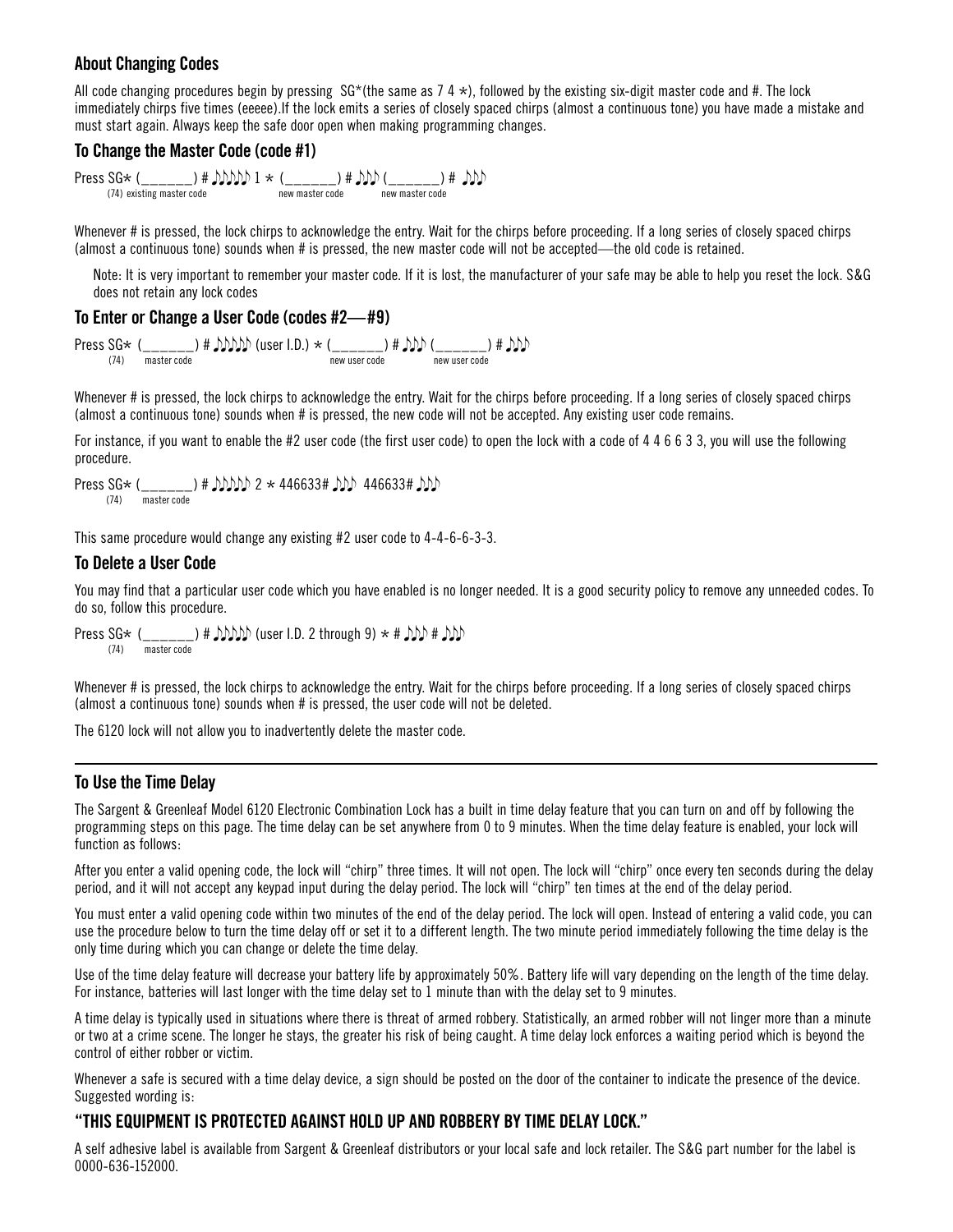# **To Set a Time Delay**

The time delay value can be 1, 2, 3, 4, 5, 6, 7, 8, or 9 minutes. To deactivate the time delay, set its value to 0 minutes.

Press SG\*  $(\frac{1}{(74)}$  master code  $\left(\frac{1}{(74)}\right)$  m  $\left(\frac{1}{(74)}\right)$  m  $\left(\frac{1}{(74)}\right)$  m  $\left(\frac{1}{(74)}\right)$  m  $\left(\frac{1}{(74)}\right)$  m  $\left(\frac{1}{(74)}\right)$  m  $\left(\frac{1}{(74)}\right)$  m  $\left(\frac{1}{(74)}\right)$  m  $\left(\frac{1}{(74)}\right)$  m  $\left(\frac{1}{(74)}\right)$ delay time

Whenever # is pressed, the lock chirps to acknowledge the entry. Wait for the chirps before proceeding. If a long series of closely spaced chirps (almost a continuous tone) sounds when # is pressed, the new time delay value is not accepted—the old time delay value is retained. For instance, if you want to set the time delay to five minutes, use the following procedure.

Press SG\* (\_\_\_\_\_\_) # JJJJJJ  $0 \star 5$ # JJJJ  $5$ # JJJJ

To turn the time delay off, use the following procedure during the two-minute opening window.

Press SG\* (\_\_\_\_\_\_) # 0 \* 0# 0# (74) master code

#### **The Management Reset Code**

Your lock can incorporate a Management Reset Code if one is programmed before the Factory Master Code is changed or reset. Once the Master Code changing procedure is completed for the first time, a Management Reset Code cannot be installed. Once programmed, the Management Reset Code cannot be deleted or changed. Sargent & Greenleaf strongly recommends that a different Management Reset Code be used for each lock.

The Management Reset Code consists of seven digits. Two of the digits must be pressed simultaneously. These digits must be either 0 and 1, or 0 and 3. They may be used anywhere in the code. For instance, a Management Reset Code could be 147.01.89 (0 and 1 are pressed simultaneously). To use the Management Reset Code in this example, press:  $* 6 # 147.01.89$  #. The lock's Master Code will revert to 1 2 3 4 5 6 #.

Immediately after the Management Reset Code is entered, the lock will beep once for each time the MRC has been used, including the current usage. This simple audit trail is provided to let the safe operator know how many times the Management Reset Code has been used to reset the lock. The Master Code is now reset automatically to the original Factory Master Code (1 2 3 4 5 6 #). Any User Codes which were present in the lock when the Management Reset Code was entered will be erased, as will any time delay value.

To Program the Management Reset Code (MRC):

Press  $* * # 123456#$  (\_\_\_\_\_\_\_) # (\_\_\_\_\_\_\_) #  $\bigcirc$ management reset code management reset code

If you get a long error tone rather than three short beeps after attempting to program the Management Reset Code, the lock may have had its master code changed, or it may already have an MRC. Contact your safe manufacturer or dealer to obtain it.

To Use the Management Reset Code:

Press \* 6# (\_\_\_\_\_\_\_) # (the Master Code is now 123456#) management reset code

# **Low Battery Condition**

The Model 6120 lock uses two 9-volt alkaline batteries. We recommend Duracell®. If the batteries in your lock need to be replaced, twenty consecutive beeps will be heard after the last number of the code and the # sign have been pressed. The batteries will have to be replaced before the lock can be opened.

Note: A low battery simulator is built into the Model 6120 so you can familiarize yourself with how the lock sounds under a low battery condition. To activate the low battery simulator, depress the  $*$  key for approximately three seconds, until the lock emits three chirps. Immediately enter your code. Each time you press a key, the chirp will sound distinctly different than it does during normal operation. Approximately two seconds after you enter the code and open the lock, the Model 6120 will revert to normal keypad tones.

#### **Battery Replacement Procedure (standard two-battery keypad)**

The Model 6120 will NOT forget your code(s) during battery change. The circuitry is designed to hold this information for extended periods of time even if there are no batteries installed.